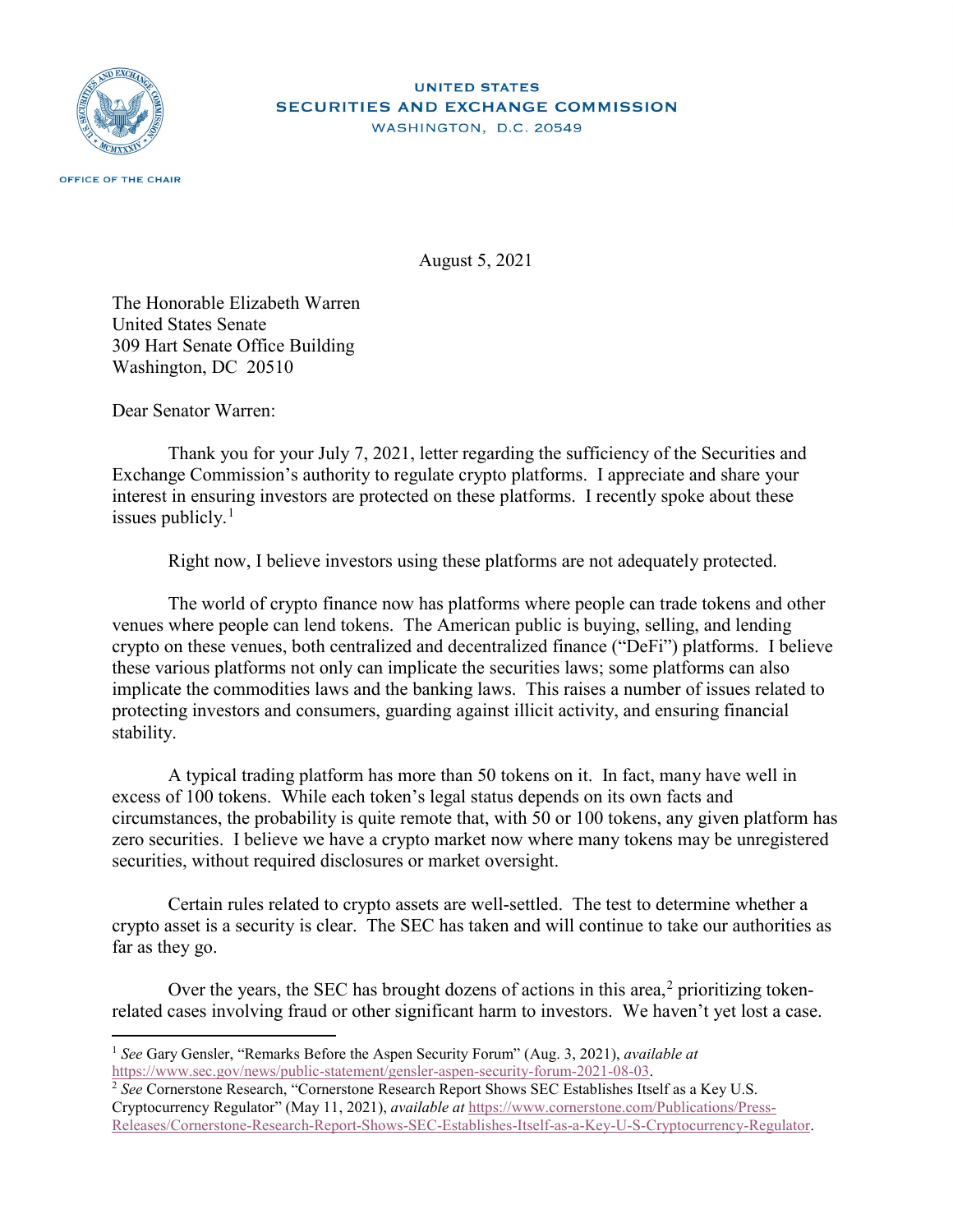## The Honorable Elizabeth Warren Page 2

To the extent that there are securities on these trading platforms, under our laws they have to register with the Commission unless they meet an exemption. If a lending platform is offering securities, it also falls into SEC jurisdiction.

Moreover, there are initiatives by a number of platforms to offer crypto tokens or other products that are priced off of the value of securities and operate like derivatives.

It doesn't matter whether it's a stock token, a stable value token backed by securities, or any other virtual product that provides synthetic exposure to underlying securities. These products are subject to the securities laws and must work within our securities regime.

I've urged staff to continue to protect investors in the case of unregistered sales of securities.

Another issue has to do with stablecoins, which are crypto tokens pegged or linked to the value of fiat currencies. There is an existing stablecoin market worth \$11[3](#page-1-1) billion, $3$  including four large stablecoins — some of which have been around for seven years. These stablecoins are embedded in crypto trading and lending platforms. To trade crypto-to-crypto, usually, somebody uses stablecoins. In July, nearly three-quarters of trading on all crypto trading platforms occurred between a stablecoin and some other token.[4](#page-1-2)

The use of stablecoins on these platforms may facilitate those seeking to sidestep a host of public policy goals connected to our traditional banking and financial system: anti-money laundering, tax compliance, sanctions, and the like.

Further, while many overseas platforms state they don't allow U.S. investors, there are allegations that some unregulated foreign exchanges facilitate trading by U.S. traders who are using virtual private networks, or VPNs.<sup>[5](#page-1-3)</sup>

Further, you asked how assets traded on these platforms differ from those of assets traded on traditional securities exchanges, and which investor and consumer protections are warranted.

Unlike other trading markets, where investors go through an intermediary, people can trade on crypto trading platforms without a broker — 24 hours a day, 7 days a week, from around the globe.

I believe we need additional authorities to prevent transactions, products, and platforms from falling between regulatory cracks. We also need more resources to protect investors in this growing and volatile sector.

<span id="page-1-1"></span><span id="page-1-0"></span> <sup>3</sup> Numbers as of Aug. 1. *See* The Block, "Total Stablecoin Supply," *available at*  [https://www.theblockcrypto.com/data/decentralized-finance/stablecoins.](https://www.theblockcrypto.com/data/decentralized-finance/stablecoins)

<span id="page-1-2"></span><sup>4</sup> *See* The Block, "Share of Trade Volume by Pair Denomination," *available at*  [https://www.theblockcrypto.com/data/crypto-markets/spot.](https://www.theblockcrypto.com/data/crypto-markets/spot)

<span id="page-1-3"></span><sup>5</sup> *See* Alexander Osipovich, "U.S. Crypto Traders Evade Offshore Exchange Bans" (July 30, 2021), *available at*  [https://www.wsj.com/articles/u-s-crypto-traders-evade-offshore-exchange-bans-11627637401.](https://www.wsj.com/articles/u-s-crypto-traders-evade-offshore-exchange-bans-11627637401)